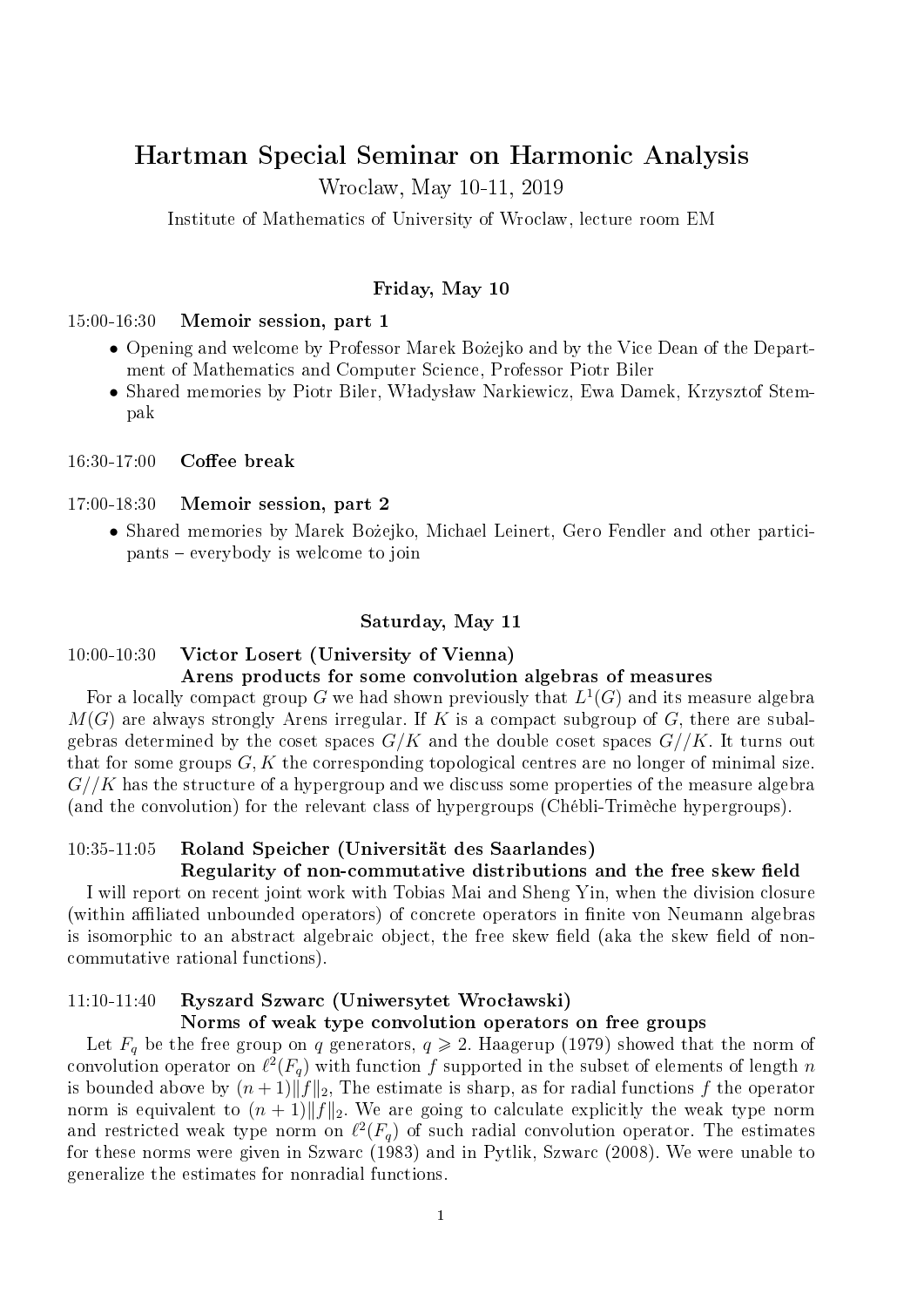### $11:45-12:15$  Coffee break

12:15-12:45 Vincent Ngoc Mihn (Université Paris-Nord) Towards Picard-Vessiot theory for noncommutative differential equations

# 12:50-13:20 Marek Ptak (University of Agriculture in Krakow, Poland) Conjugations in *L* 2 spaces and their invariants

Conjugations, (antilinear isometric involutions), in the space  $L^2$  of the unit circle commuting with multiplication by z or intertwining multiplications by z and  $\bar{z}$  are characterized. We also study their behaviour with respect to the Hardy space, subspaces invariant for the unilateral shift and model spaces. We characterize all conjugations between two model spaces. Next, having in mind the importance of Nagy-Foias theory, we move to conjugations in vector valued L<sup>2</sup> spaces and vector valued model spaces. Joint work with C. Câmara, K. Klis-Garlicka, B. anucha.

# 13:25-13:55 Adam Paszkiewicz (Uniwersytet ódzki)

### Some results and methods of investigation of orthogonal projections.

We summarize some results on products and linear combinations of orthogonal projections in any von Neumann algebra. Such problems leads to many interesting applications of methods of Banach spaces and of spectral theory (sometimes unexpected). Some development of theory of perturbation of self-adjoint operators is also obtained.

14:00-15:00 Lunch break

# 15:00-15:25 Jacek Wesoªowski (Politechnika Warszawska) Free and classical probability - a mysterious parallel in regression characterizations

For either free noncommutative, or independent comutative, random variables *X* and *Y* and  $(U, V) = \Psi(X, Y)$  constancy of regressions conditions of the form  $E(U^i|V) = c_i$ , for two values of *i*, often allow to pin down the original distributions of *X* and *Y* . I will present a review of such results starting from Laha-Lukacs (1960) characterization of Meixner laws and its free analog of Bożejko-Bryc (2006) and finishing with recent results (obtained with Kamil Szpojankowski) on free analogs of classical dual Lukacs regressions for negative powers. All these results seem to point out to a "mysterious parallel" bewteen probability laws playing the same roles in regression properties in free and classical probability.

# 15:30-15:55 Kamil Szpojankowski (Politechnika Warszawska)

#### On applications of Boolean cumulants in free probability

We will present a result which relates boolean cumulants and free random variables. First we will present a characterization of freeness in terms of boolean cumulants. Our next goal will be to present that our formula is usefull. We will show that for some natural problems in free probability combinatorics of Boolean cumulants of free random variables is easier than combinatorics of free cumulants. In particular we will discuss applications of Boolean cumulants approach to subordination results in free probability. Among applications of our appoach we will describe the distribution of  $X + f(X)Yf(X)$  for free random variables X, Y as well as the distribution of anticommutator  $XY + YX$ . Talk is based on two joint projects: 1) with M. Fevrier (Paris), M. Mastnak (Halifax) and A. Nica (Waterloo), 2) with F. Lehner (Graz).